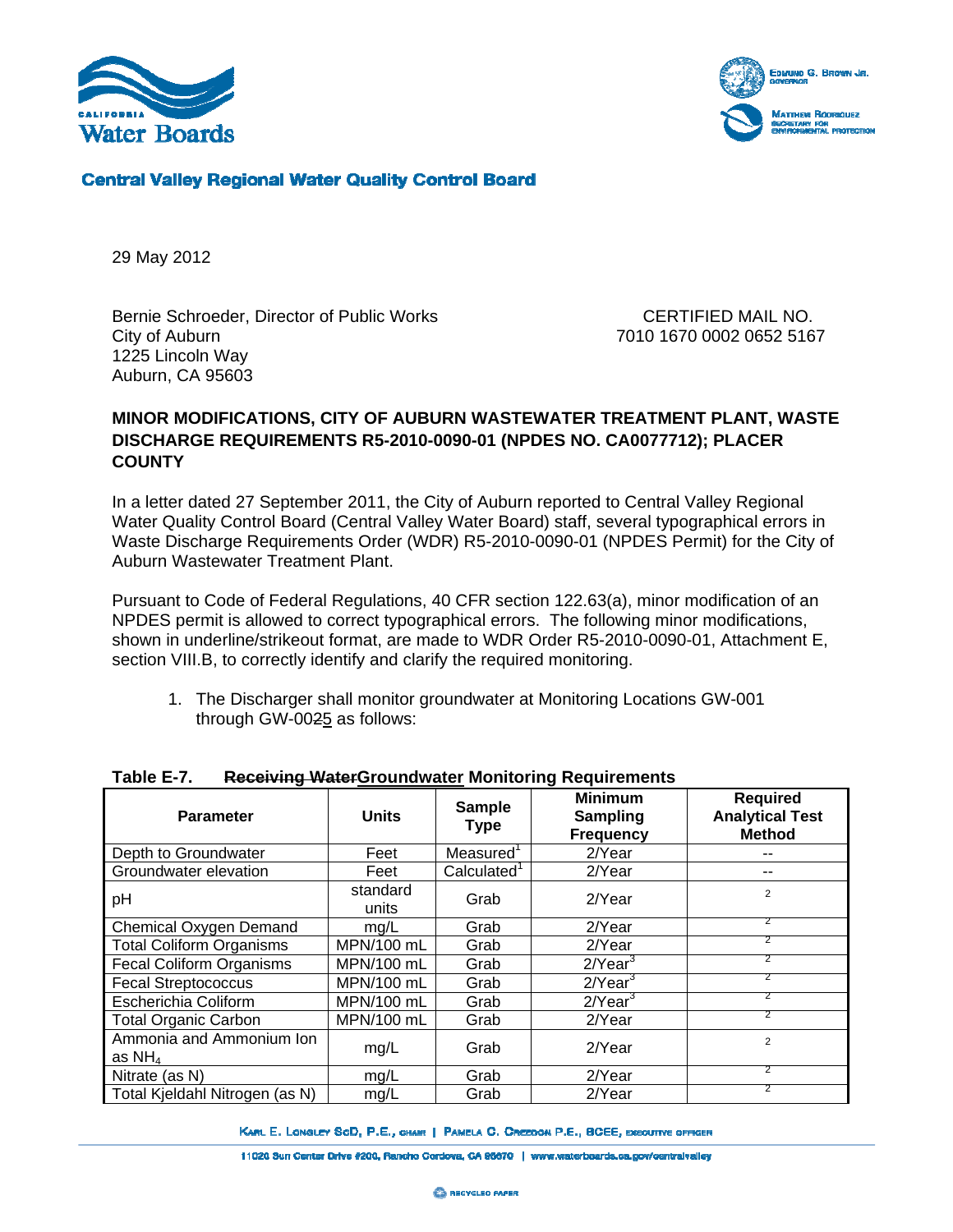| <b>Parameter</b>                            | <b>Units</b> | <b>Sample</b><br><b>Type</b> | <b>Minimum</b><br>Sampling<br><b>Frequency</b> | <b>Required</b><br><b>Analytical Test</b><br><b>Method</b> |
|---------------------------------------------|--------------|------------------------------|------------------------------------------------|------------------------------------------------------------|
| <b>Total Nitrogen</b>                       | mg/L         | Calculated                   | $2$ Year                                       |                                                            |
| Electrical Conductivity @<br>$25^{\circ}$ C | umhos/cm     | Grab                         | $2$ Year                                       | $\overline{2}$                                             |
| <b>Total Dissolved Solids</b>               | mg/L         | Grab                         | 2/Year                                         |                                                            |
| Sodium Adsorption Ratio                     |              | Calculated                   | $2$ Year                                       |                                                            |
| Phosphorus, Total                           | mg/L         | Grab                         | 2/Year                                         |                                                            |
| General Minerals <sup>4</sup>               | mg/L         | Grab                         | 2/Year                                         |                                                            |
| Metals <sup>5</sup>                         | $\mu$ g/L    | Grab                         | 1/Quarter                                      |                                                            |
| Title 22 Constituents <sup>e</sup>          | varies       | Grab                         | 2/Year                                         |                                                            |

<sup>1</sup> The depth to groundwater and groundwater elevation shall be sampled in the 2<sup>nd</sup> and 4<sup>th</sup> quarter of the year, and shall be used to calculate the direction and gradient of groundwater flow. Elevations shall be measured to the nearest one-hundredth of a foot from mean sea level. The groundwater elevation and depth to groundwater shall

be measured prior to purging the wells.<br><sup>2</sup> Pollutants shall be analyzed using the analytical methods described in 40 CFR Part 136.

 Sampling of total coliform organisms serves as a trigger for the sampling of fecal coliform organisms, fecal streptococcus, and Escherichia coliform. Sampling for these three constituents shall be performed for at least two consecutive semi-annual samples in any groundwater monitoring well following the detection in that well of total coliform organisms in excess of 2.2 MPN/100 mL. 4

 General Minerals shall include the following: boron, bromide, calcium, fluoride, iron, magnesium, potassium, sodium, chloride, phosphorus, sulfate, total alkalinity (including alkalinity series), and total hardness as CaCO3, and include verification that the analysis is complete (i.e., cation/anion balance).

<sup>5</sup> Metals shall include at least the following: antimony, arsenic, barium, beryllium, cadmium, chromium, copper, lead, mercury, molybdenum, nickel, selenium, vanadium, and zinc. 6

 Title 22 Constituents shall include the following: bis (2-ethylhexyl) phthalate, tertiary butyl alcohol (TBA), 1,2,3-trichlorbenzene, 1,2,4-trichlorobenzene, and hexachlorobutadiene

The corrected Order may be downloaded from the Central Valley Water Board's internet website at http://www.waterboards.ca.gov/centralvalley/board\_decisions/tentative\_orders/.

In its 27 September 2011 letter, the City also requested a reduction in the number of monitoring wells and/or the number of groundwater constituents that are sampled. The requested permit change does not qualify as a minor permit modification; a Central Valley Water Board action would be necessary. The City must formally request a permit amendment and submit supporting technical information for such a request.

If you have any questions regarding this minor modification, please contact Elizabeth Thayer at (916) 464-4671 or ethayer@waterboards.ca.gov.

Signed by

Pamela C. Creedon Executive Officer

cc: Dave Smith, U.S. Environmental Protection Agency, Region IX, San Francisco US Army Corp of Engineers, Sacramento US Fish and Wildlife Service, Sacramento Phil Isorena, State Water Resources Control Board, Sacramento (w/enclosures) Department of Water Resources, Central District, Sacramento